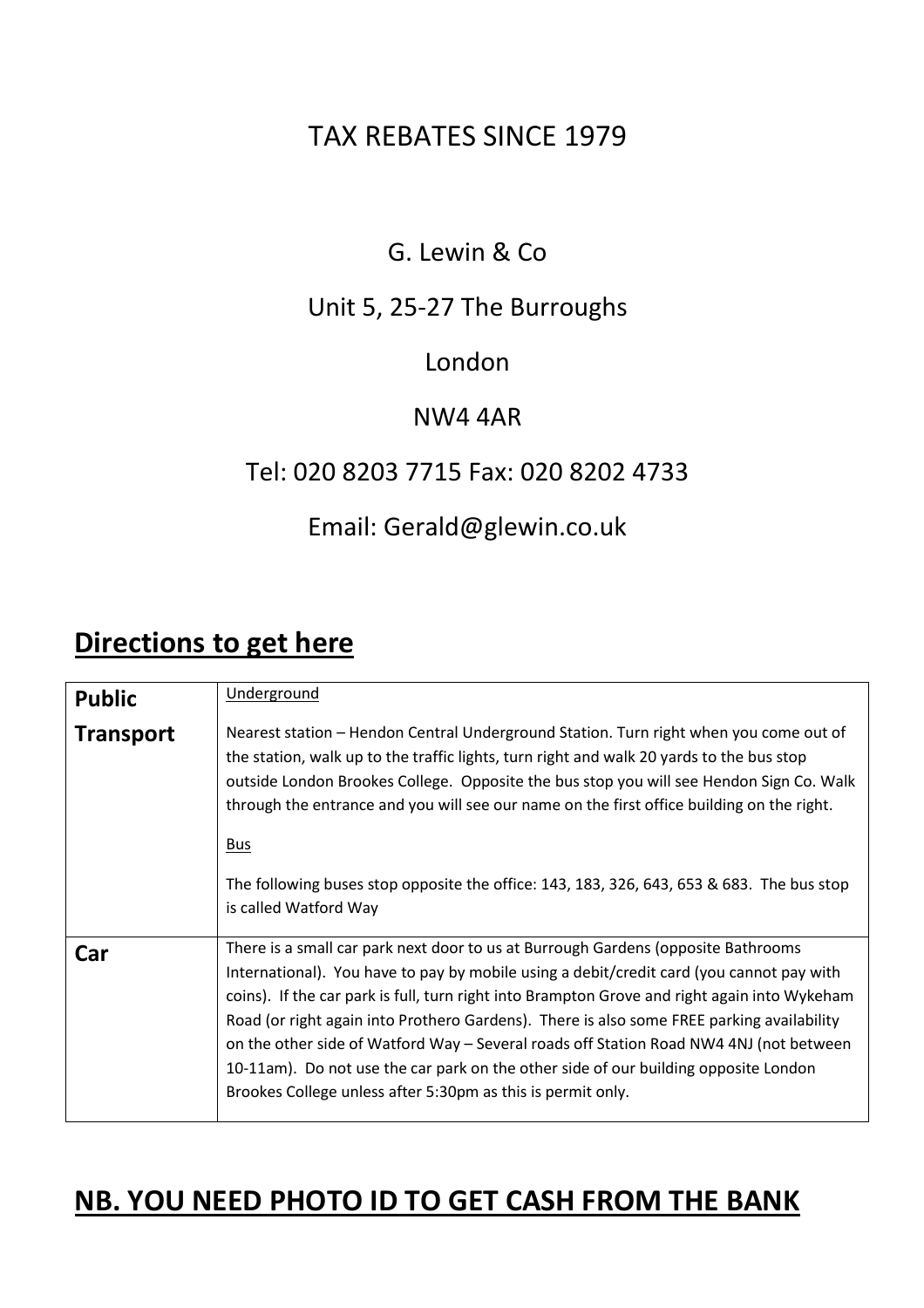### **CIS TAX REBATES Only 2 FORMS TO COMPLETE (JUST SIGN THE OTHERS)**

### **WE WILL PAY YOU YOUR FULL TAX REBATE (LESS OUR 30% FEE)**

### **ON THE SPOT IF YOU COME TO OUR OFFICE OR WITHIN 24 HOURS BY POST**

# **ONLY IF YOU GIVE US THE FOLLOWING ITEMS**

**COVERING THE YEAR FROM 6 APRIL 2021 TO 5 APRIL 2022 (known as the 2021/2022 year)**

- **1. YOUR CIS STATEMENTS FROM YOUR CONTRACTORS. WE NEED 12 MONTHLY STATEMENTS OR A LETTER FROM YOUR CONTACTOR GIVING THE TOTAL FIGURES (GROSS AND TAX DEDUCTED) FOR THE YEAR TO 5TH APRIL 2022 UNLESS**  YOU HAVE THE ABOVE, PLEASE SEND US YOUR BANK STATEMENTS AND CIRCLE ALL YOUR CIS EARNINGS **C O V E R I N G 01ST APRIL 2021 – 01ST MAY 2022.**
- **2. IF YOU WERE EMPLOYED ON THE CARDS SEND IN ALL YOUR P60'S/P45'S ETC**
- **3. IF YOU WERE SIGNING ON PLEASE SEND US A LETTER FROM THE BENEFIT OFFICE STATING DATES AND AMOUNTS OF TAXABLE BENEFIT RECEIVED, AS WELL AS P45'S ETC PHONE 0800 169 0310 FOR HELP**

# **FAILURE TO STRICTLY FOLLOW THE ABOVE WILL AFFECT YOUR REBATE**

**G. Lewin & Co Accountants & Tax Consultants Unit 5, 25-27 The Borroughs, London, NW4 4AR TEL: 0208 203 7715 FAX: 0208 202 4733**

**GETTING REBATES FOR OUR CLIENTS SINCE 1979**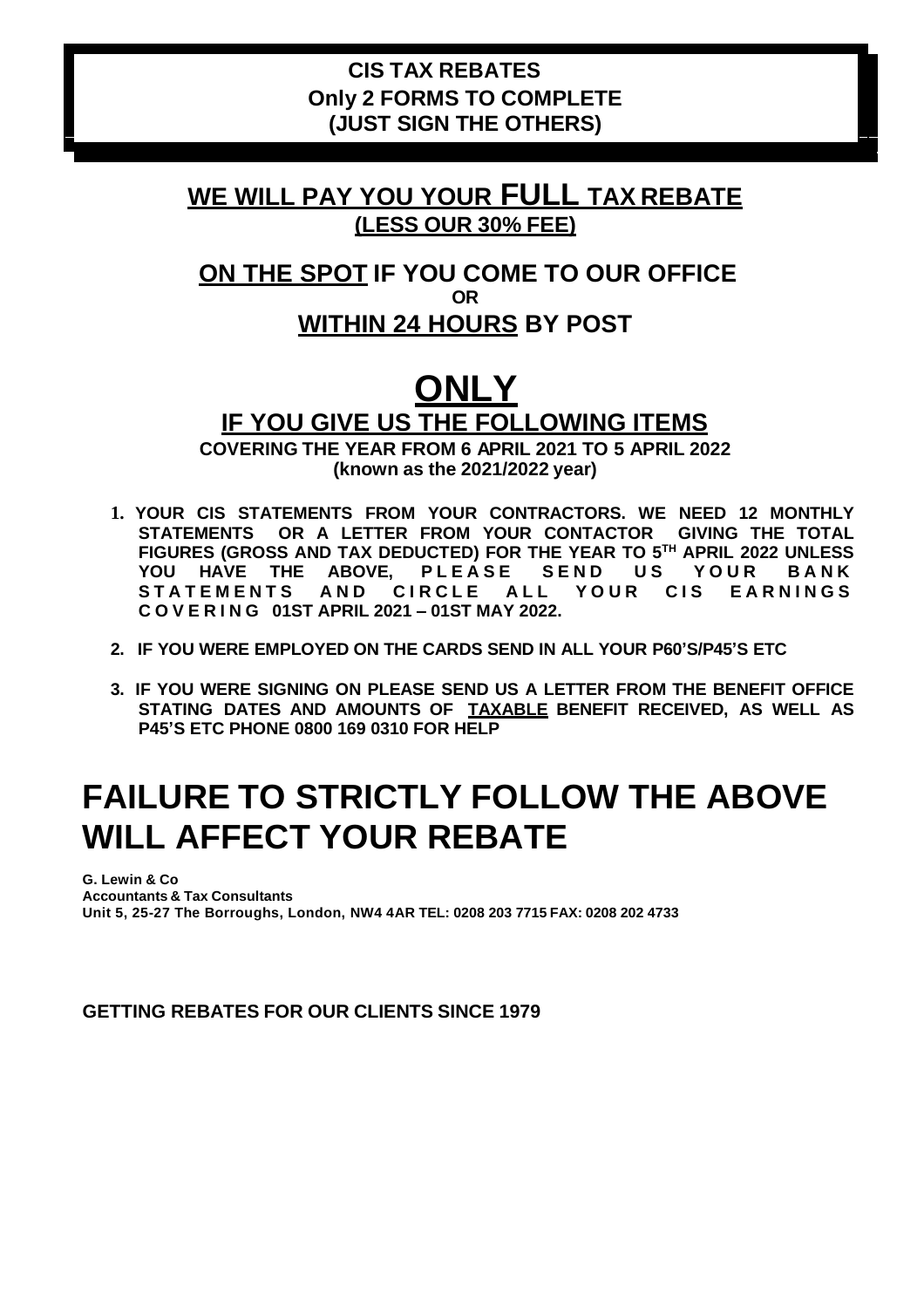### **PLEASE COMPLETE THIS FORM**

#### **1. Client Details**

|    | <b>Full Name</b><br>Full Address Including Postcode                  | <b>Previous / New</b> | 2. Please state if you are a Previous or New Client |
|----|----------------------------------------------------------------------|-----------------------|-----------------------------------------------------|
|    |                                                                      |                       | If new how did you hear about us?                   |
|    |                                                                      |                       |                                                     |
|    |                                                                      |                       |                                                     |
|    | Email                                                                |                       |                                                     |
|    | Mobile No.                                                           |                       |                                                     |
|    | Date of Birth                                                        |                       |                                                     |
|    | Nationality                                                          |                       |                                                     |
|    | Single/Married/Widowed/Divorced/Separated                            |                       |                                                     |
|    | What is your trade                                                   |                       | Office Use Only: Date Stamp When Received:          |
|    | When did you become self-employed<br>Yes/No)<br>Are you still on CIS |                       |                                                     |
|    |                                                                      |                       |                                                     |
|    |                                                                      |                       |                                                     |
| 3. | <b>Tax Details</b>                                                   |                       |                                                     |
|    | UTR (10 Number Tax Reference)                                        |                       |                                                     |
|    | <b>National Insurance No.</b>                                        |                       |                                                     |
|    | Do you have any Tax Arrears?                                         | Yes /No               | If yes, how much?                                   |
|    | Do you have National Insurance Class 2 Arrears?                      | Yes / No              | If yes, how much?                                   |
|    |                                                                      |                       |                                                     |
|    | Have you done your 2020/2021 tax return?                             | Yes/No                |                                                     |
|    | Have you claimed Benefit in this Tax Year (2021/2022)                | Yes /No               | If yes, see Yellow Sheet                            |
|    | Were you employed (paye/on the cards $-$ not cis)                    |                       |                                                     |
|    | in this Tax Year (2021/2022)                                         | Yes /No               | If yes, see Yellow Sheet                            |
|    | Are you under enquiry from the tax office?                           | Yes/No                |                                                     |
|    | Are you or have you ever been bankrupt?                              | Yes/No                |                                                     |

**WARNING: It is a criminal offence to deliberately give false information or withhold information. If you have Income Tax Arrears or National Insurance Arrears / Benefit Income/ PAYE earnings/Bankruptcy details/already** received a tax rebate for this year etc. and do not declare them to us and if subsequently any of these items affect our ability to reclaim the full rebate then we always prosecute the debt and pass your records directly to the CID.

#### **4. How to Speed Up Your Rebate**

If you want your rebate on the spot/24 hours by post, then simply follow ALL the instructions on the **YELLOW SHEET (SECOND PAGE).**

#### **5. How do you Want to be Paid?**

- Please tick to indicate how you want us to pay your rebate to you.
- 1. By **Cash** to personal callers at the Nat West Bank near our office:  $\Box$  you need photo ID
- 2. By **Cheque** sent to your address (payable to a nominee if your prefer):  $\Box$  authorised payee:
- 3. By **Direct Credit into your Bank Account** (or a nominee if you prefer) authorised payee: If Direct into Bank, please state Name of Bank Name of Bank \_\_\_\_\_\_\_\_\_\_\_\_\_Name of Account Holder\_\_<br>Bank Sort Code\_\_\_\_\_\_\_\_\_\_\_\_Bank Account Number\_\_\_

**6. Claiming Business Expenses PLEASE COMPLETE EXPENSES FORM AND IF YOU ARE NOT ALREADY DOING SO PLEASE START KEEPING PROPER RECORDS FROM NOW ON**

#### **What to do Next**

- 1. The **ONLY**forms to complete are the one above and the expenses form (all other forms should be only signed and **not** completed).
- 2. **Sign all White Forms**, where indicated **'X',** But please **Do Not** complete them.
- 3. Send in your **original CIS/P45/P60 & Benefit Details plus details of any other income earned April 2021 to April 2022. Keep photocopies of all forms you send us.**
- 4. **NEW CLIENTS ONLY -** Send a **photocopy** of your CIS card (if you have it) and passport (photo page) or driving licence. Please **do not** send **originals**.
- 5. **Then send all forms back to us in the freepost envelope (no stamp required).**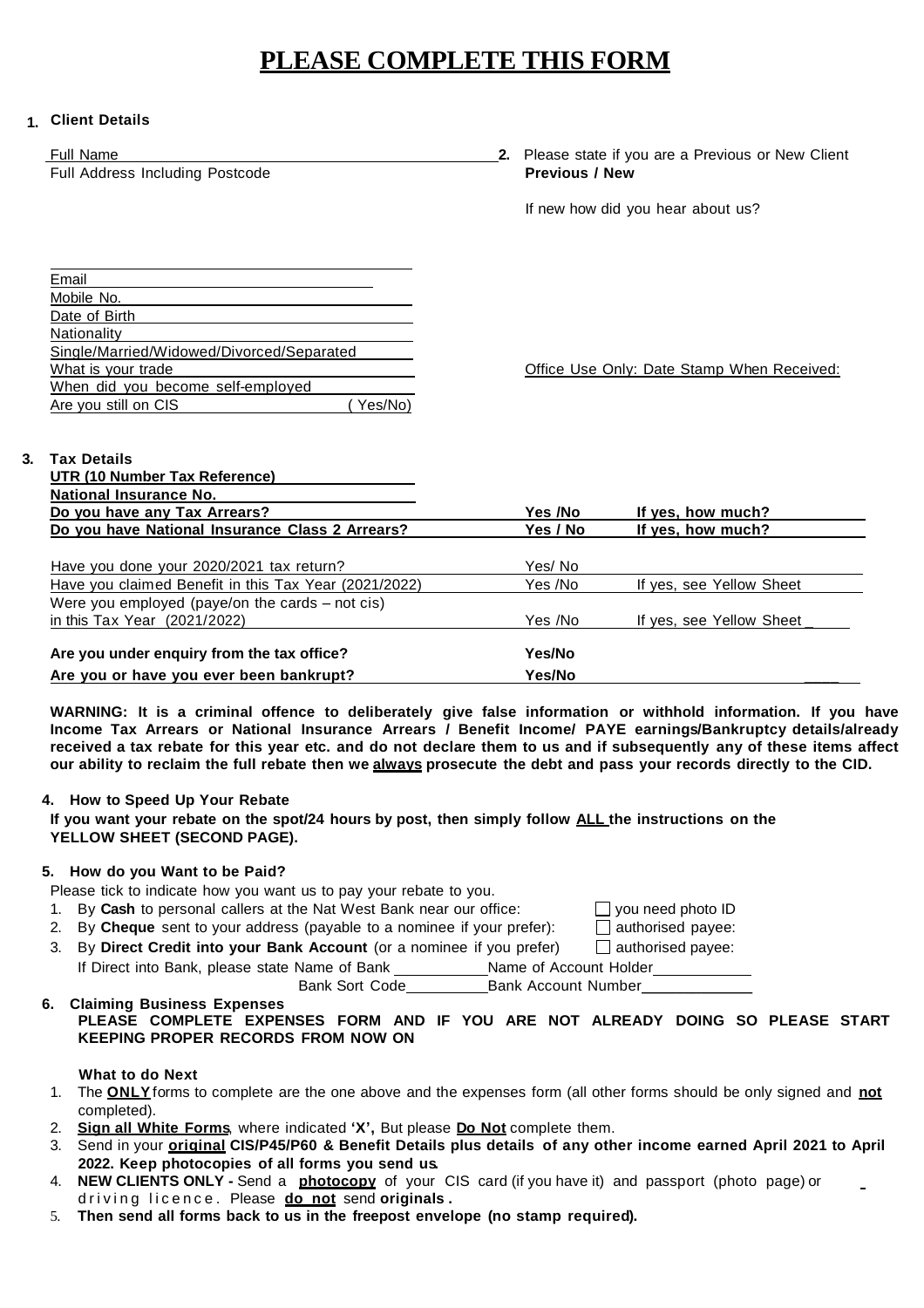#### **DO NOT COMPLETE YOUR EXPENSES FORM BEFORE READING THIS**

Please bring in or send in ALL your receipts for expenses. Please divide your receipts into different expenses e..g. Put all your travel/motor receipts in one envelope and write the total amount on top of the envelope, then put all your tools and protective clothing receipts in a second envelope and write the total amount on the top of that envelope. Do separate envelopes and totals for each expense e.g. Public liability insurance, courses, subscriptions, cash chequing, telephone etc.

#### **IF YOU DO NOT HAVE RECEIPTS FOR YOUR EXPENSES**

If you do not have receipts for your expenses please ensure you obtain receipts for all expenses from now on. For this year please make an estimate of your expenses, (try to be accurate e.g. 42 weeks at £30 travel = £1260 rather than £1200), up to a maximum of 10% of your earnings e.g. if your earnings are £20,000 before 20% tax deducted, then your expenses should not be more than £2000.

# **FAILURE TO STRICTLY FOLLOW THE ABOVE WILL AFFECT YOUR REBATE**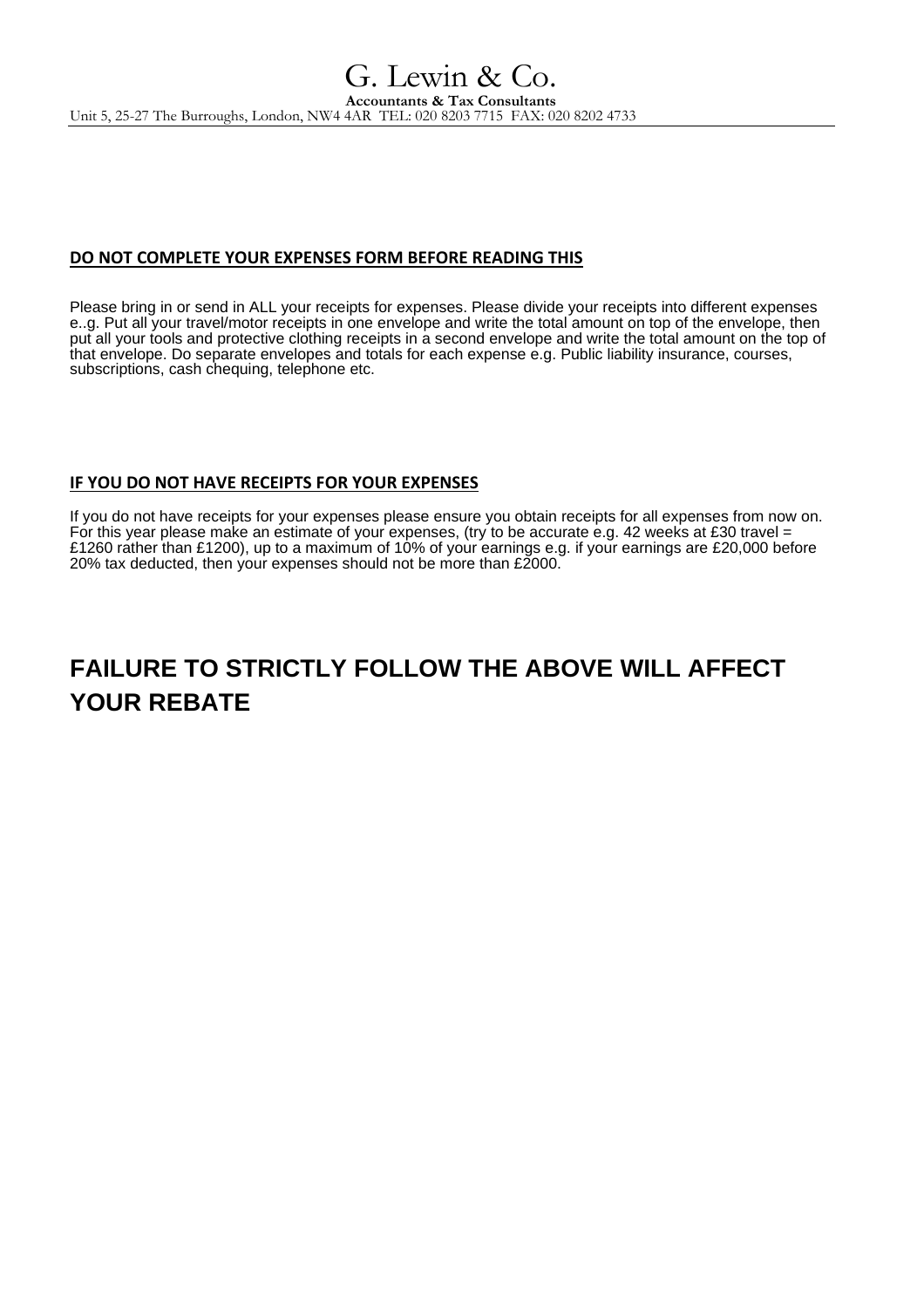### **EXPENSES - 6 APRIL 2021 to 5 APRIL 2022**

If you are estimating your figures please try to be as accurate as possible rather than giving round figures

for office use only

Ignore this column **Please enter figures**<br> **Ignore this column**<br> **Ignore this column**<br> **Ignore this column** 

| <b>Box 10</b> | Tools, protective clothing & cleaning                                                                                              | £ |
|---------------|------------------------------------------------------------------------------------------------------------------------------------|---|
| <b>Box 11</b> | Motor expenses - petrol, insurance, road tax,<br>servicing, repairs, parking, congestion charge,<br>(see below for buying car/van) |   |
| <b>Box 11</b> | Trains, buses, taxis, hotel, bed and breakfast<br>(for work)                                                                       |   |
| <b>Box 16</b> | Bank Charges/Cashing cheques                                                                                                       | £ |
| <b>Box 17</b> | Telephone (business use) printing, postage, stationery,<br>computers & any other office expenses                                   | £ |
|               | <b>Public Liability Insurance</b>                                                                                                  | £ |
|               | Courses                                                                                                                            | £ |
|               | <b>Subscriptions</b>                                                                                                               | £ |
|               | Any other expenses                                                                                                                 |   |
|               | please tell us what these are and the amounts                                                                                      |   |
|               | Do you use a car for work                                                                                                          |   |
|               | Do you use a van for work                                                                                                          | £ |
|               | Date of purchase                                                                                                                   |   |
|               | Cost                                                                                                                               |   |
|               | % of business use                                                                                                                  |   |

I confirm that the above figures are true and should be stated on my tax return

| SIGNED<br>ے ۔ |  | . תוכ<br>KIIV | ۱Δ<br>. |
|---------------|--|---------------|---------|
|---------------|--|---------------|---------|

#### **FOR OFFICE USE ONLY**

RECEIPTS RECEIVED

BANK STATEMENTS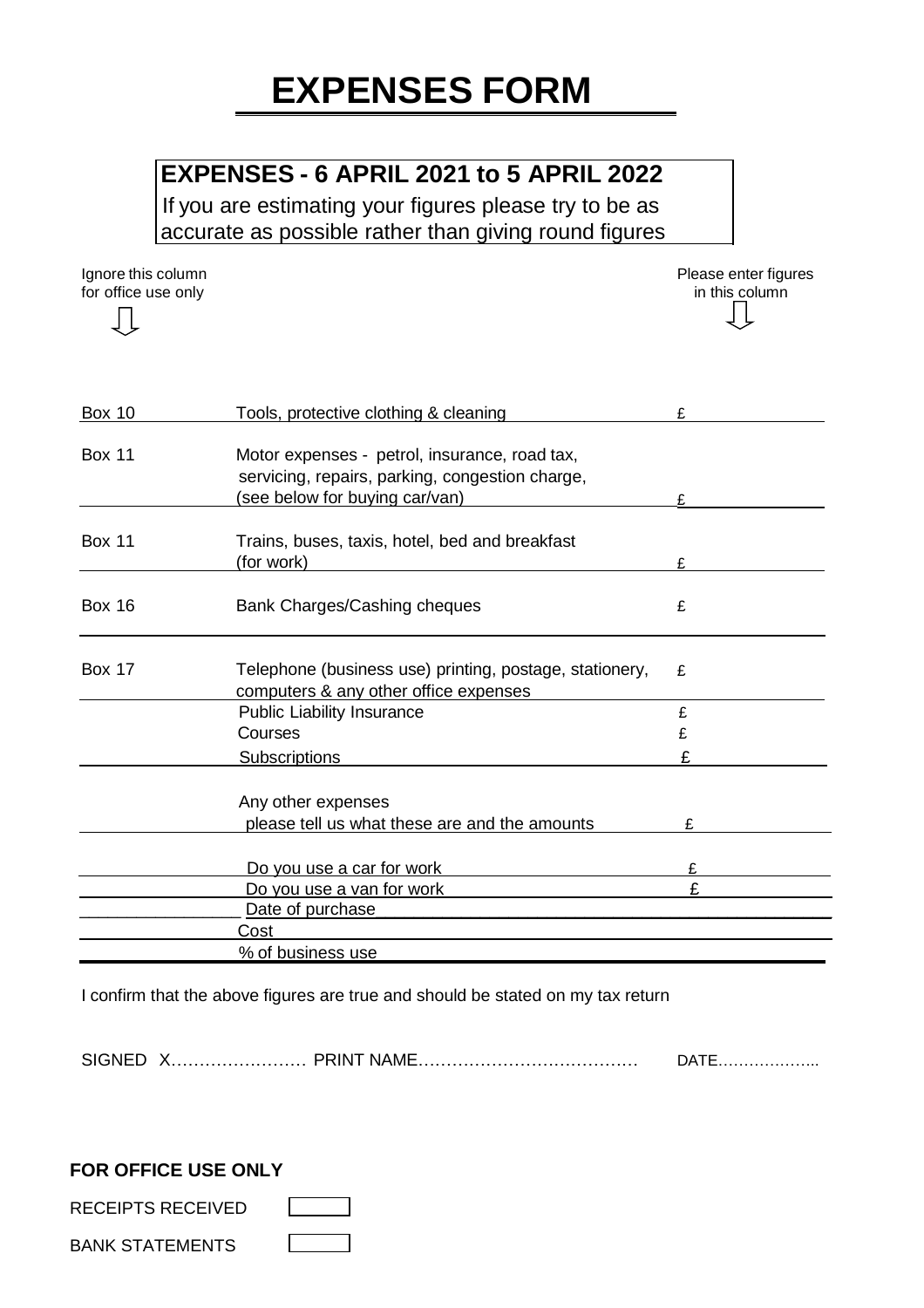### FOR THE ATTENTION OF H.M.R.C

### UTR: NINO:

I hereby irrevocably and unconditionally release and assign all my right to my income tax rebate<br>for to G. Lewin & Co. of Unit 5, 25-27 The Burroughs, to G. Lewin & Co. of Unit 5, 25-27 The Burroughs, London, NW4 4AR

**X** Date: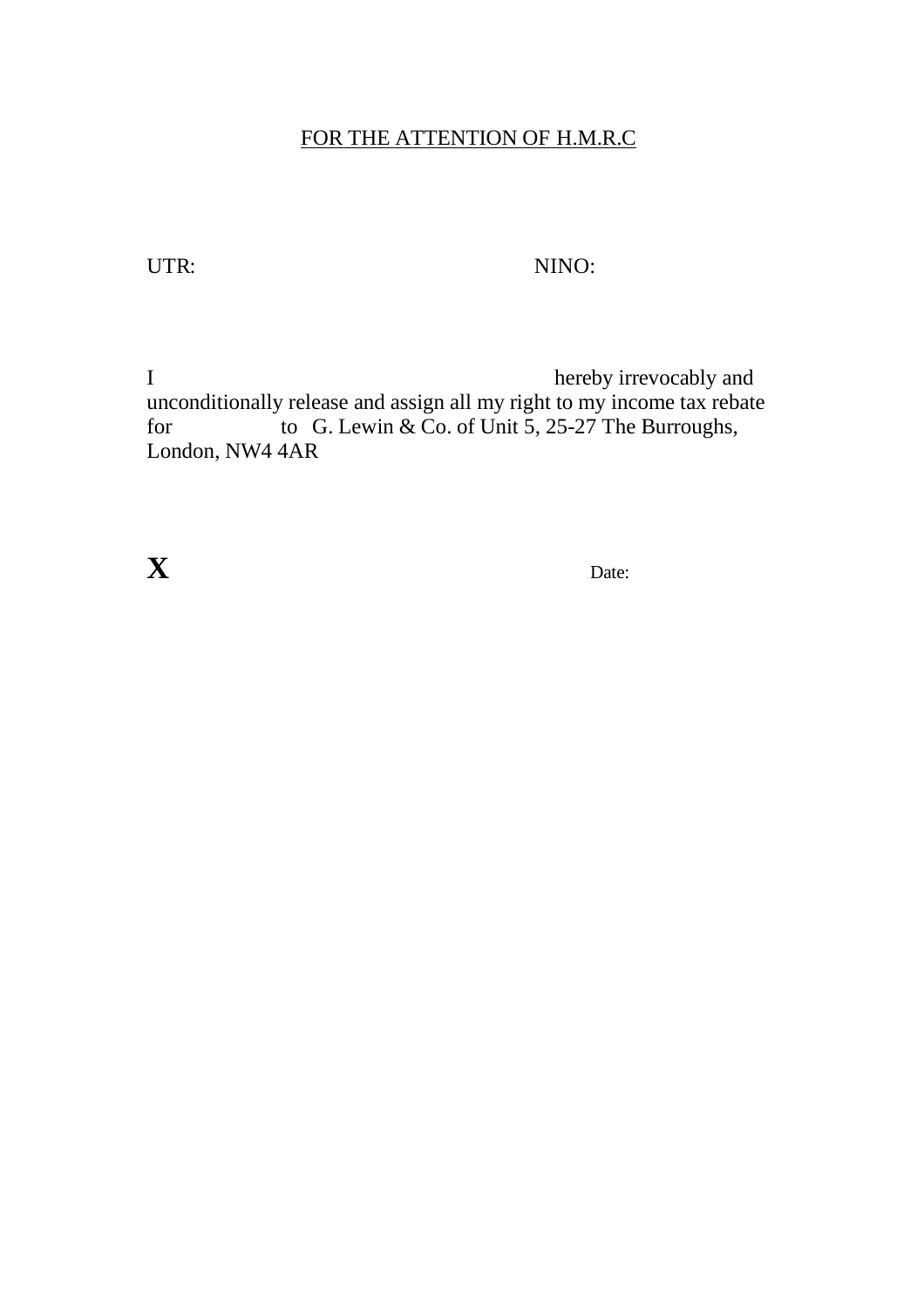

# **Authorising your agent**

**Please read the notes on the back before completing this authority.** This authority allows us to exchange and disclose information about you with your agent and to deal with them on matters within the responsibility of HM Revenue &<br>Customs (HMRC), as specified on this form. This overrides a earlier authority given to HMRC. We will hold this authority until you tell us that the details have changed.

**Please tick the box(es) and provide the reference(s) requested** *only* **for those matters for which you want HMRC to deal with your agent.**

| Customs (HMRC), as specified on this form. This overrides any                                                                                                                                                     | <b>Individual Tax Affairs</b><br>select                                                                                          |
|-------------------------------------------------------------------------------------------------------------------------------------------------------------------------------------------------------------------|----------------------------------------------------------------------------------------------------------------------------------|
| earlier authority given to HMRC. We will hold this authority                                                                                                                                                      | *delete as appropriate (including National Insurance)                                                                            |
| until you tell us that the details have changed.                                                                                                                                                                  | Your National Insurance number (individuals only)                                                                                |
|                                                                                                                                                                                                                   | If you are                                                                                                                       |
| I, (print your name)                                                                                                                                                                                              | self employed<br>tick here                                                                                                       |
|                                                                                                                                                                                                                   | Unique Taxpayer Reference (if applicable)                                                                                        |
| of (name of your business, company or trust if applicable)                                                                                                                                                        | If UTR not yet<br>issued tick here                                                                                               |
| authorise HMRC to disclose information to                                                                                                                                                                         | If you are a Self Assessment taxpayer, we will send<br>your Statement of Account to you, but if you would                        |
| (agent's business name)                                                                                                                                                                                           | like us to send it to your agent instead, please tick here                                                                       |
| I agree that the nominated agent has agreed to act on my/our<br>behalf, and the information is correct and complete.<br>The authorisation is limited to the matters shown on the<br>right-hand side of this form. | <b>Tax Credits</b><br>Your National Insurance number (only if not entered above)                                                 |
| <b>Signature</b> see note 1 overleaf before signing<br>X                                                                                                                                                          | If you have a joint Tax Credit claim and the other claimant<br>wants HMRC to deal with this agent, they should sign here<br>Name |
| Date                                                                                                                                                                                                              |                                                                                                                                  |
| Give your personal details or Company registered office here                                                                                                                                                      | Signature                                                                                                                        |
| <b>Address</b>                                                                                                                                                                                                    |                                                                                                                                  |
|                                                                                                                                                                                                                   |                                                                                                                                  |
|                                                                                                                                                                                                                   | Joint claimant's National Insurance number                                                                                       |
|                                                                                                                                                                                                                   |                                                                                                                                  |
| Postcode                                                                                                                                                                                                          |                                                                                                                                  |
| Telephone number                                                                                                                                                                                                  | <b>Corporation Tax</b><br>Company Registration number                                                                            |
| Give your agent's details here                                                                                                                                                                                    |                                                                                                                                  |
| Address                                                                                                                                                                                                           |                                                                                                                                  |
|                                                                                                                                                                                                                   | Company's Unique Taxpayer Reference                                                                                              |
|                                                                                                                                                                                                                   |                                                                                                                                  |
|                                                                                                                                                                                                                   | NOTE: Do not complete this section if you are an                                                                                 |
| Postcode                                                                                                                                                                                                          | employee. Only tick the box if you are an employer                                                                               |
| Telephone number                                                                                                                                                                                                  | operating PAYE                                                                                                                   |
| Agent codes (SA/CT/PAYE)<br>34623K                                                                                                                                                                                | Employer PAYE Scheme<br>Employer PAYE reference                                                                                  |
| Client reference                                                                                                                                                                                                  |                                                                                                                                  |
| For official use only                                                                                                                                                                                             |                                                                                                                                  |
| <b>COTAX</b><br>SA<br><b>EBS</b><br><b>NIRS</b><br><b>VAT</b><br>CO                                                                                                                                               | <b>VAT</b><br>(see notes 2 and 5 overleaf)<br>VAT registration number<br>If not yet<br>registered                                |
| P<br>COP link<br><b>NTC</b>                                                                                                                                                                                       | tick here                                                                                                                        |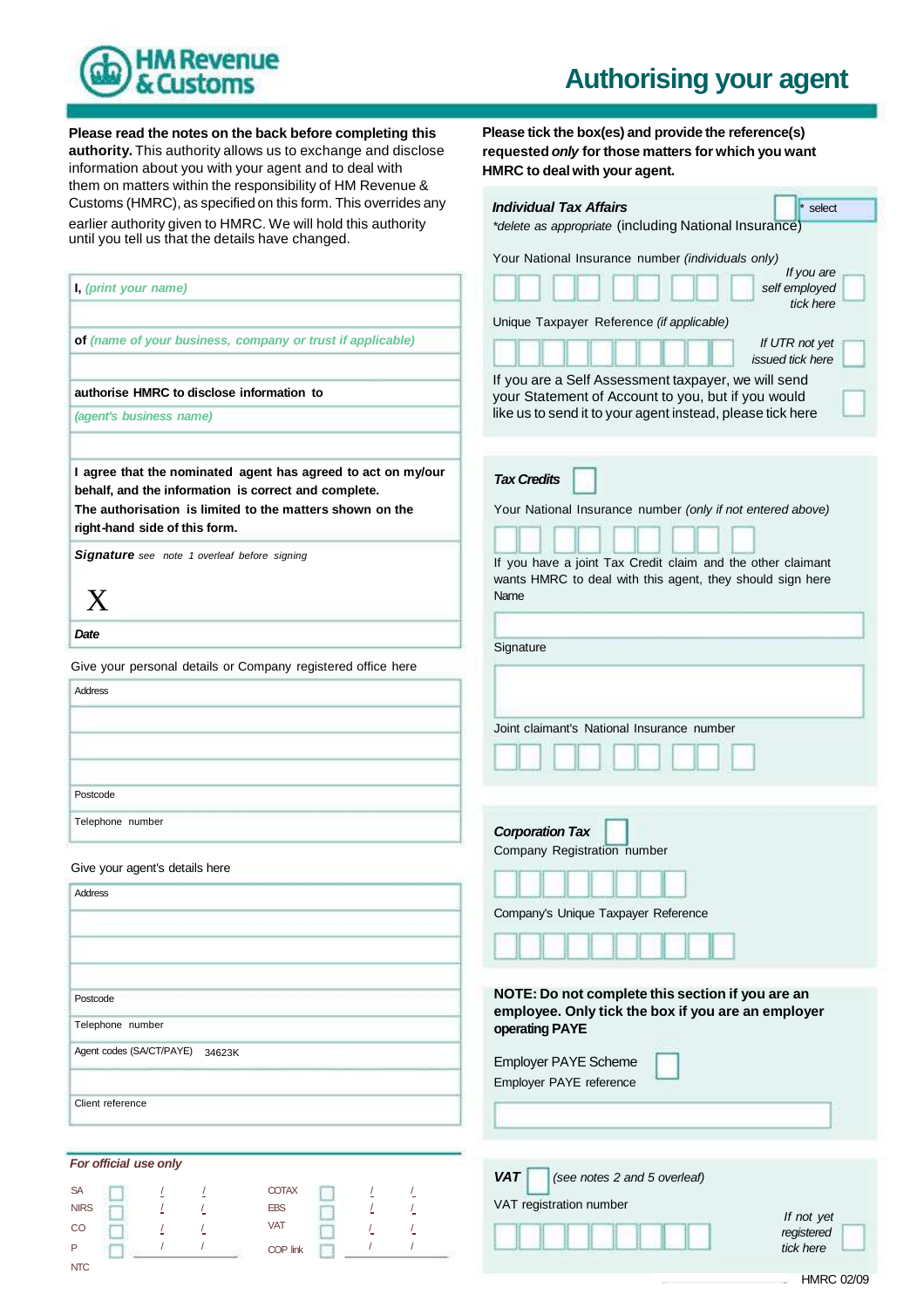Below you will find a second "authorising your agent" form which also needs to be signed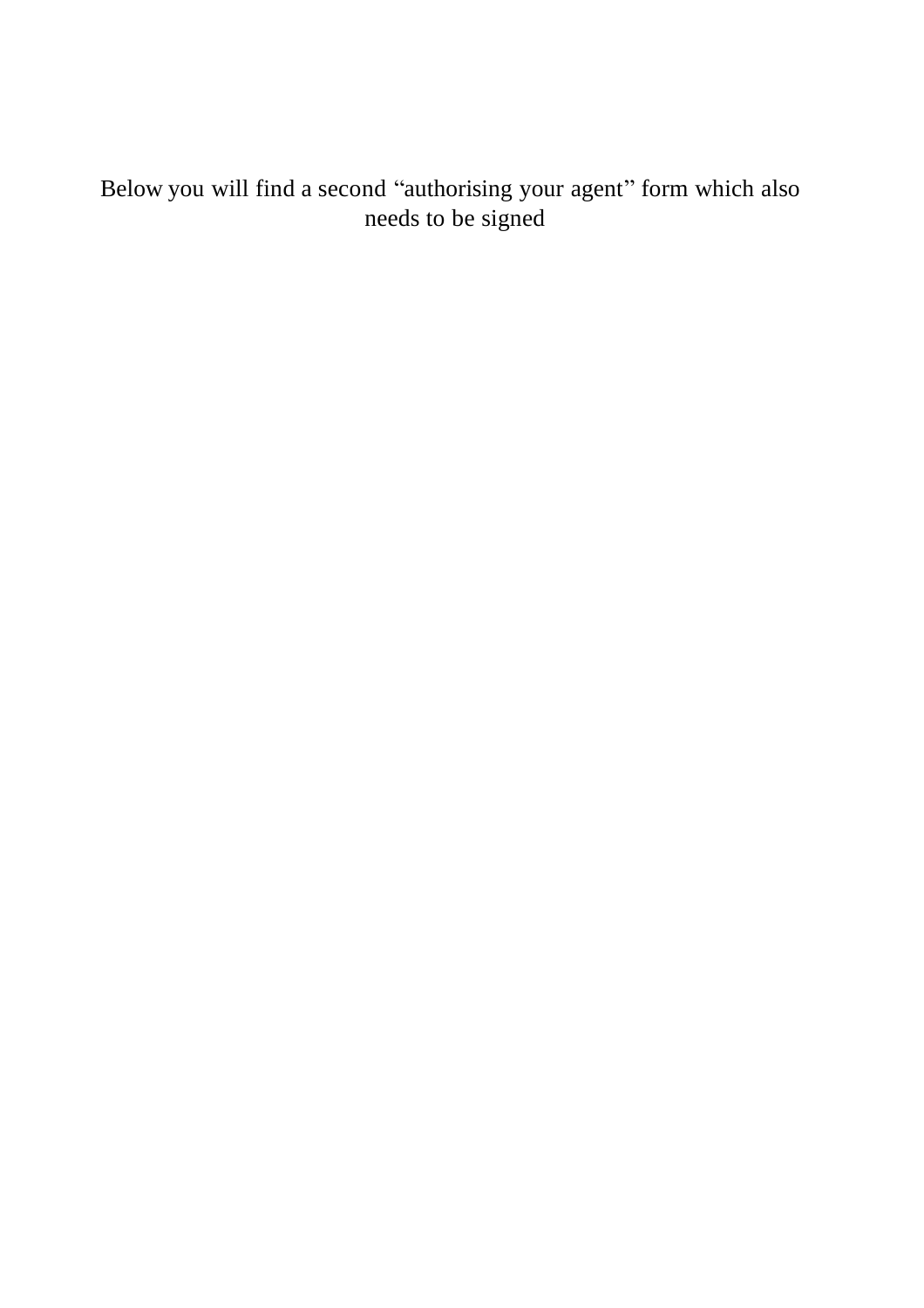

## **Authorising your agent**

*If you are*

*tick here*

**Please read the notes on the back before completing this authority.** This authority allows us to exchange and disclose information about you with your agent and to deal with them on matters within the responsibility of HM Revenue & **Please tick the box(es) and provide the reference(s) requested** *only* **for those matters for which you want HMRC to deal with your agent.** Customs (HMRC), as specified on this form. This overrides any *Individual Tax Affairs* earlier authority given to HMRC. We will hold this authority until you tell us that the details have changed. *\*delete as appropriate* (including National Insurance) Your National Insurance number *(individuals only)* **I,** *(print your name)* **of** *(name of your business, company or trust if applicable)* Unique Taxpayer Reference *(if applicable) self employed If UTR not yet issued tick here* **authorise HMRC to disclose information to** *(agent's business name)* **I agree that the nominated agent has agreed to act on my/our behalf, and the information is correct and complete. The authorisation is limited to the matters shown on the right-hand side of this form.** *Signature see note 1 overleaf before signing* X *Date* Give your personal details or Company registered office here Address If you are a Self Assessment taxpayer, we will send your Statement of Account to you, but if you would like us to send it to your agent instead, please tick here *Tax Credits* Your National Insurance number *(only if not entered above)* If you have a joint Tax Credit claim and the other claimant wants HMRC to deal with this agent, they should sign here Name **Signature** Joint claimant's National Insurance number Postcode Telephone number Give your agent's details here Address *Corporation Tax* Company Registration number Company's Unique Taxpayer Reference Postcode Telephone number Agent codes (SA/CT/PAYE) 34623KClient reference **NOTE: Do not complete this section if you are an employee. Only tick the box if you are an employer operating PAYE** Employer PAYE Scheme Employer PAYE reference

|             | For official use only |  |              |  | <b>VAT</b><br>(see notes 2 a |
|-------------|-----------------------|--|--------------|--|------------------------------|
| <b>SA</b>   |                       |  | <b>COTAX</b> |  |                              |
| <b>NIRS</b> |                       |  | <b>EBS</b>   |  | VAT registration number      |
| CO          |                       |  | <b>VAT</b>   |  |                              |
|             |                       |  | COP link     |  |                              |
| <b>NTC</b>  |                       |  |              |  |                              |

| <b>VAT</b><br>(see notes 2 and 5 overleaf) |                                       |
|--------------------------------------------|---------------------------------------|
|                                            |                                       |
| VAT registration number                    |                                       |
|                                            | If not yet<br>registered<br>tick here |
|                                            |                                       |